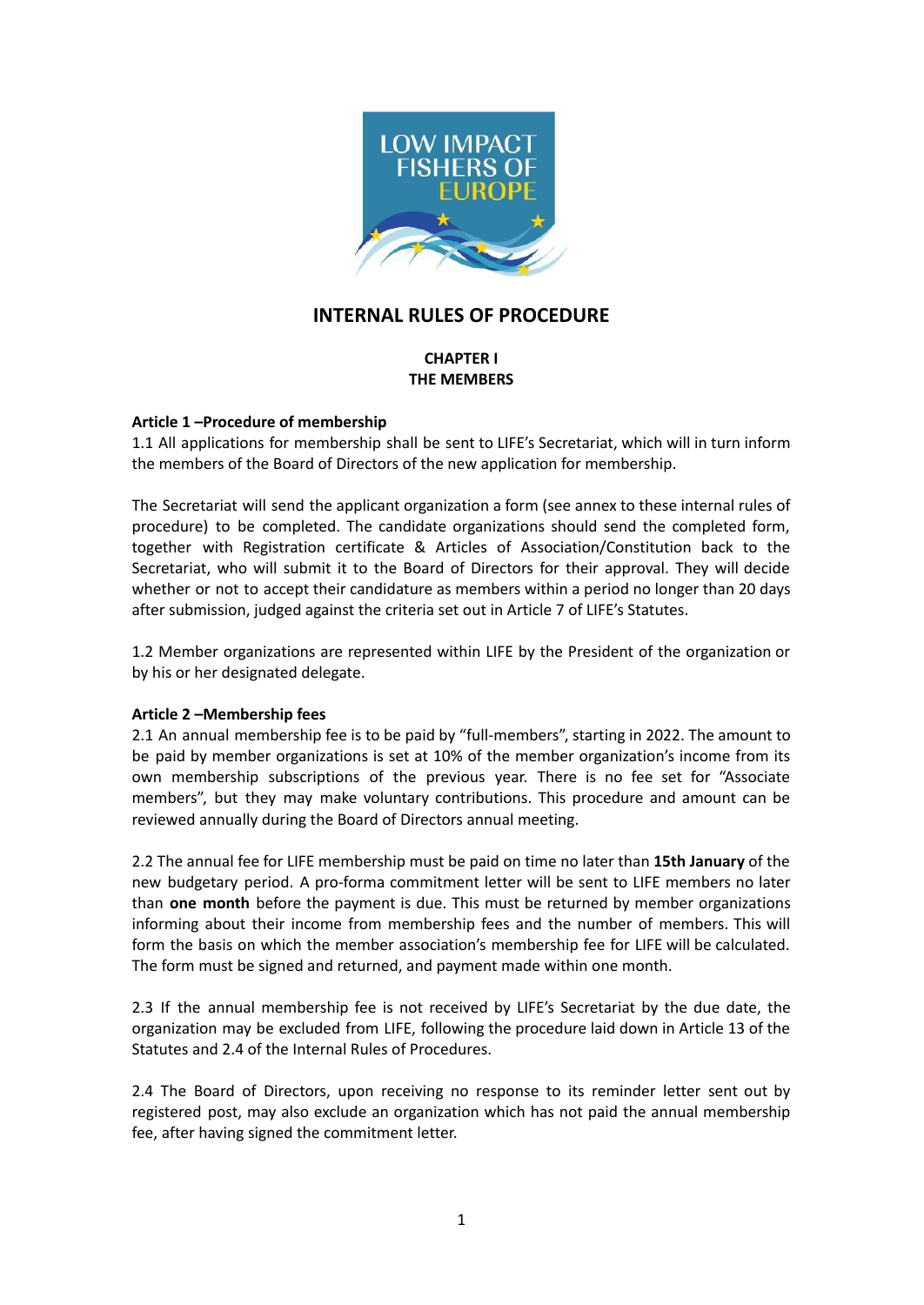## **CHAPTER II ORGANIZATION AND STRUCTURE**

## **Article 3 LIFE's administrative bodies**

LIFE's administrative bodies are composed by a General Assembly, a Board of Directors, and a Secretariat, which are described in chapters III, IV and V respectively of LIFE Statutes.

## **Article 4. Board of Directors delegated powers**

As stated in Article 30 of LIFE statutes, while respecting the principle of collegiality, the board of directors can mandate internal powers to some of its members, generally the President, the Treasurer and the Secretary who can be assisted by a Vice President, a Vice Treasurer or Vice Secretary or other designated roles. The roles and responsibilities of the Board of Directors are defined as follows, taking into account that part of their duties could be delegated to the Secretariat if possible.

- The President ensures the collegiality of the Board of Directors. He/she must lead the Board of Directors and General Assembly to make collective decisions, promoting constructive debate (facilitate meetings, supervise the management of the Secretariat, etc.) and acting as the senior representative of LIFE.
- The Secretary ensures the administrative tasks of the non-profit organization are undertaken (organization of meetings, reporting, maintaining files of key documents and membership register, etc.)
- The Treasurer makes sure the accounts and budgets of the non-profit organization and formalities are kept up to date (sign the accounts, transactions, etc)

## **Article 4–Working Groups**

4.1 LIFE may set up *ad hoc* Working Groups (WG) to support the Board of Directors and Secretariat's work and projects, engage members in the decision-taking processes, promote regional cooperation and capitalize on members' experience.

4.2 Any member organization or staff member of the secretariat may propose by writing to the Secretariat the creation of a new Working Group and this will be submitted to approval in the following Board of Directors meeting.

4.3 The WGs may be specific groups created for a specific objective within an established timeframe, or they may be permanent working groups. Permanent working groups' mandates are renewed annually by the General Assembly. Once a new WG is approved, the Secretariat will agree on the organizational details, schedule of the meeting and deadlines when convenient and will inform members, opening its participation to all LIFE's membership. Members belonging to the WG must be listed. The secretariat will be present in all WG meetings to facilitate logistics and translation as much as possible.

4.4 Each Working Group will appoint a Coordinator, who can be a member of the Secretariat or a delegate from any member organization, who will hold the position for one year. The WG Coordinator can be re-elected. The WG Coordinator's role is crucial as regards achieving the WG's aims. He or she undertakes the necessary coordination during the discussion and preparation of the recommendations and suggestions. The WG Coordinator liaises with the Secretariat and the Board of Directors, keeping the WG up to date on the general developments and the results of the work carried out. The WG Coordinator prepares the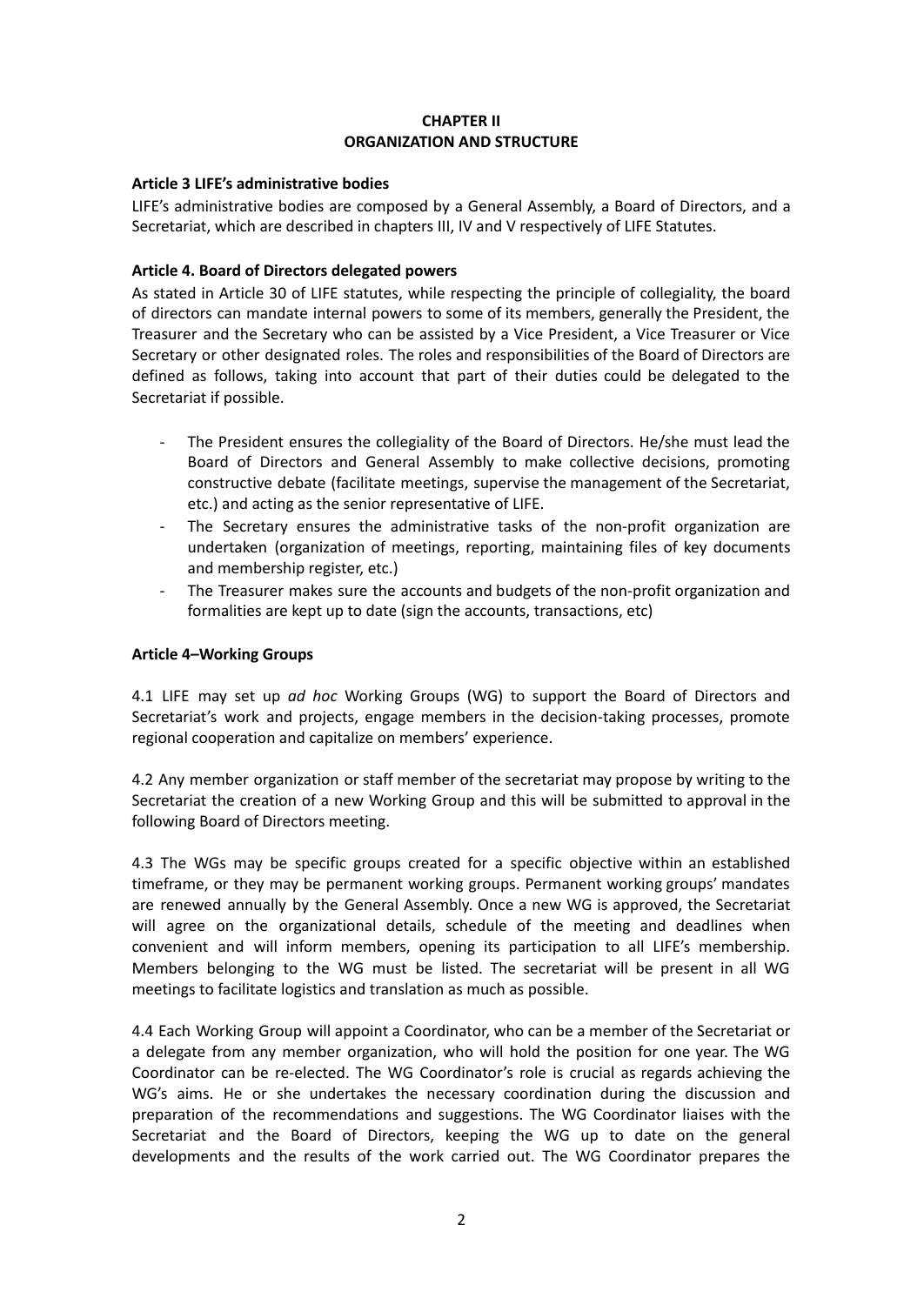meetings, writes a report and presents, within a reasonable time, an agreed final document to the Board of Directors and Secretariat.

4.5 To revoke a WG Coordinator's mandate before term a procedure must be set in motion by at least 1/3 of the WG members who present their case to the Board of Directors. A majority of 2/3 of the Board of Directors can debate the issue and if necessary, revoke the WG Coordinator's mandate, convening a WG meeting in order to elect a new WG Coordinator.

4.6 The Secretariat, upon request from the WG Coordinator, may, by written procedure, also nominate experts, to take part to the work of the Working Group as well as inviting scientists, experts and others to participate.

4.7 Members will strive to find a unanimous position in the adoption of its reports. Working Groups are not statutory bodies and as such their advice and reports *cannot bind or oblige* the Board of Directors or the General Assembly in any respect. However, they may provide very valuable advice and work for the progress of LIFE and their conclusions will be of much importance, to be taken into account whenever possible.

4.8 Working Group meetings (face to face or online) are convened at least 14 days before the meetings by sending the draft agenda. If this is not possible then the matters in question should be discussed and deliberated on by email. Members of Working Groups who cannot attend the meeting scheduled are encouraged to submit suggestions and comments in writing on the draft agenda, but not later than seven days before the meeting. Such suggestions and comments shall be taken into account and discussed when the Working Group meets and in its final meeting report.

## **CHAPTER III VOTING RIGHTS OF THE MEMBERS**

## **Article 5–Voting Rights-Delegates**

5.1 Member Organizations that belong to LIFE are represented within the General Assembly and Board of Directors by their own delegates according to Art. 10 of LIFE's Statutes.

5.2 LIFE members will strive to decide on issues by consensus. Where voting is required, each member organization is assigned one vote  $(1$  association = 1 vote). In the case of the Elective Assembly every member organization can vote for three candidates from their region to be elected to the Board of Directors as indicated in article 10 of the present document.

5.3 If the designated delegate of a member organization is unavailable, he or she can be substituted by another member of the same organization, which should be notified in advance whenever possible. In the case of an elective assembly, this change of name must be communicated to the Secretariat at least 3 working days before the meeting begins.

5.4 Member organizations can legitimately be represented by a delegate from another LIFE Member. This delegation should be requested by writing to the Secretariat at least 2 days before the meeting.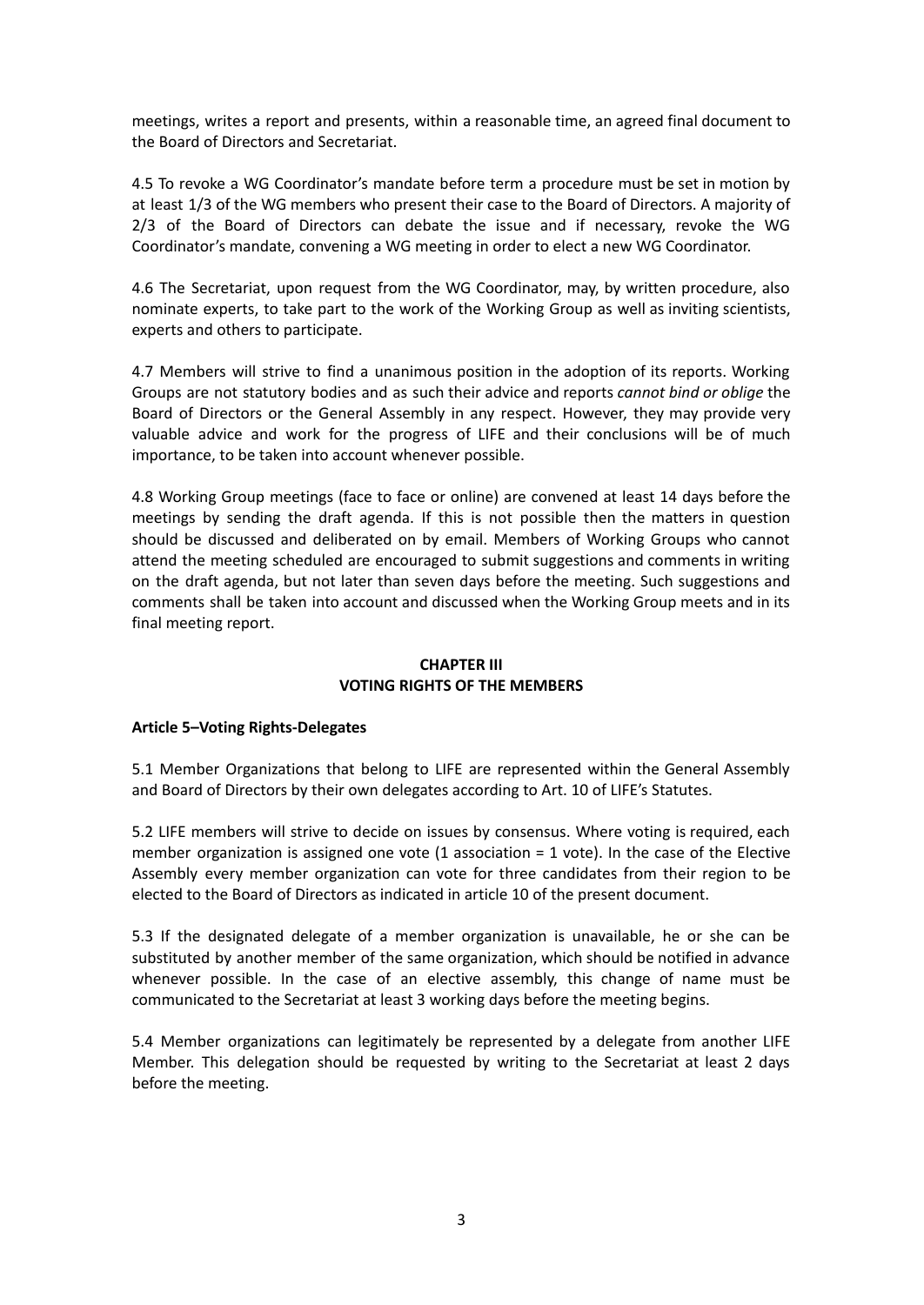## **CHAPTER IV ELECTIVE GENERAL ASSEMBLY**

#### **Article 6–Elective General Assembly**

6.1 The General Assembly is the highest deliberative body of LIFE and is made up of the delegates of every member organization – both full and associate members.

6.2 At the end of its mandate, the Elective General Assembly arranges for the election of the of a new Board of Directors for the following four-year period, as regulated by article 22 of the Statutes, where each full member organization will vote for between one and three representatives from their region to be elected to the Board .

6.3 Elective assembly will be done whenever possible in a face-to-face meeting. But if this is not possible due to budgetary or other reasons, an online meeting will be valid. The Secretariat must ensure there is the appropriate means to have a valid assembly.

## **Article 7–Convocation of the Elective Assembly**

7.1 Unless the Board of Directors provides other indications, at least 30 days before the date of the Elective Assembly, the Secretariat will inform the member associations of the date of elections using whichever means is considered most appropriate: website, email or any other form of communication.

7.2 This communication should contain the date, time and place of the meeting and the agenda, and will call for candidatures to be elective members of the board for their region.

## **Article 8–Candidates for Election**

8.1 Candidates for the Board of Directors shall include all the delegated representatives on the General Assembly of LIFE's Full Member Organizations, unless there are reasonable grounds for excluding them and including other nominees. The list of the candidates/ delegates will be sent to all the General Assembly members within 15 days before the date of the elective assembly. Candidates may include a presentation, for example on their intended programme to be carried out during their term of office if elected.

8.2 The admission or rejection of one or more candidatures may be challenged by means of a written appeal that must be presented to the Secretariat by and no later than 10 days before the date of the elective Assembly.

8.3 The Secretariat will prepare the voting slips with the names of the candidates by region, listed in alphabetical order, indicating which association they belong to.

#### **Article 9–Authentication of rights of admission**

9.1 The Board of Directors, through the Secretariat, verifies the authenticity of the appointments and the delegations and endorses members' delegate for the Assembly.

9.2 The Elective Assembly is valid in the first round if half the electorate of delegates plus one of the voting members are present and in the second round, whatever numbers of the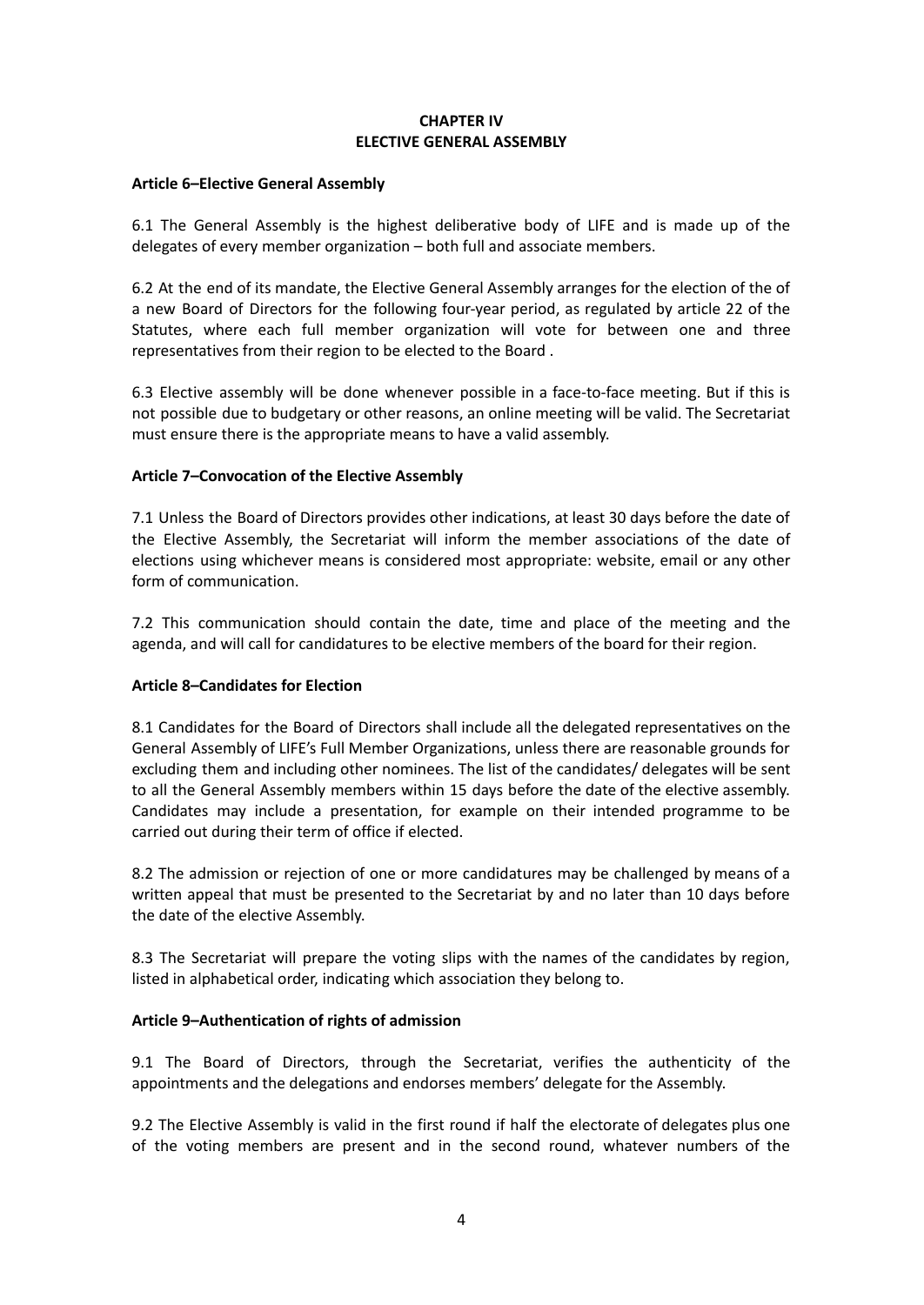members are present. If the session is declared non-valid, the Board of Directors will call another meeting within 30 days.

9.4 The Secretariat will count the votes balloted and the outgoing President will announce the results.

## **Article 10–Elections**

10.1 Three voting sessions will be held successively, one for every Region, calling only on member organizations from that region to vote.

10.2 Every member organization representative shall vote for 3 candidates from their Region on the voting list through secret ballot. The three candidates with most votes will be the new members of the Board for that Region.

10.3 If the same number of votes are received by four or more candidates a second ballot will be held.

10.4 The Secretariat will collaborate with the Board of Directors during all procedures and will prepare the report of the session.

#### **FINAL RULES**

## **Article 11–Reimbursements**

11.1 Eligible expenses incurred by LIFE's appointed representatives and delegates when carrying out their duties will be reimbursed at cost and will be subject to prior approval by the Secretariat. The eligible expenses are detailed in articles 11.6 and 11.7.

11.2 Such expenses must be eligible and included within the limits of the budget available.

11.3 The expenses incurred by delegates who participate in face-to-face meetings will be reimbursed on the basis of prior agreement, and only if they register for the meeting before the deadline given, on a case-by-case basis decided by the Secretariat.

11.4 Starting on January 2022, the delegates of organizations will only be reimbursed for participation at meetings if their organization has paid the annual LIFE membership fee.

11.5. Requests for reimbursement must be submitted on the form provided to the Secretariat with full receipts, no later than 30 calendar days from the last day of the meeting. The requests for reimbursement for meetings held in December, must be submitted no later than two weeks after the meeting. The Secretariat cannot guarantee reimbursement if the request arrives after the date specified or if the receipts are missing. All original receipts should be sent by post to: Brian O'Riordan. Sentier des Rossignols, 2, 1330 Rixensart, Belgium.

11.6 Travel expenses between the participant's home/work address and the meeting place will be reimbursed as follows:

By air:

- Economy fares on low-cost flights or the most economic alternative.
- Proof of payment must be made available
- Paid registered luggage will not be reimbursed